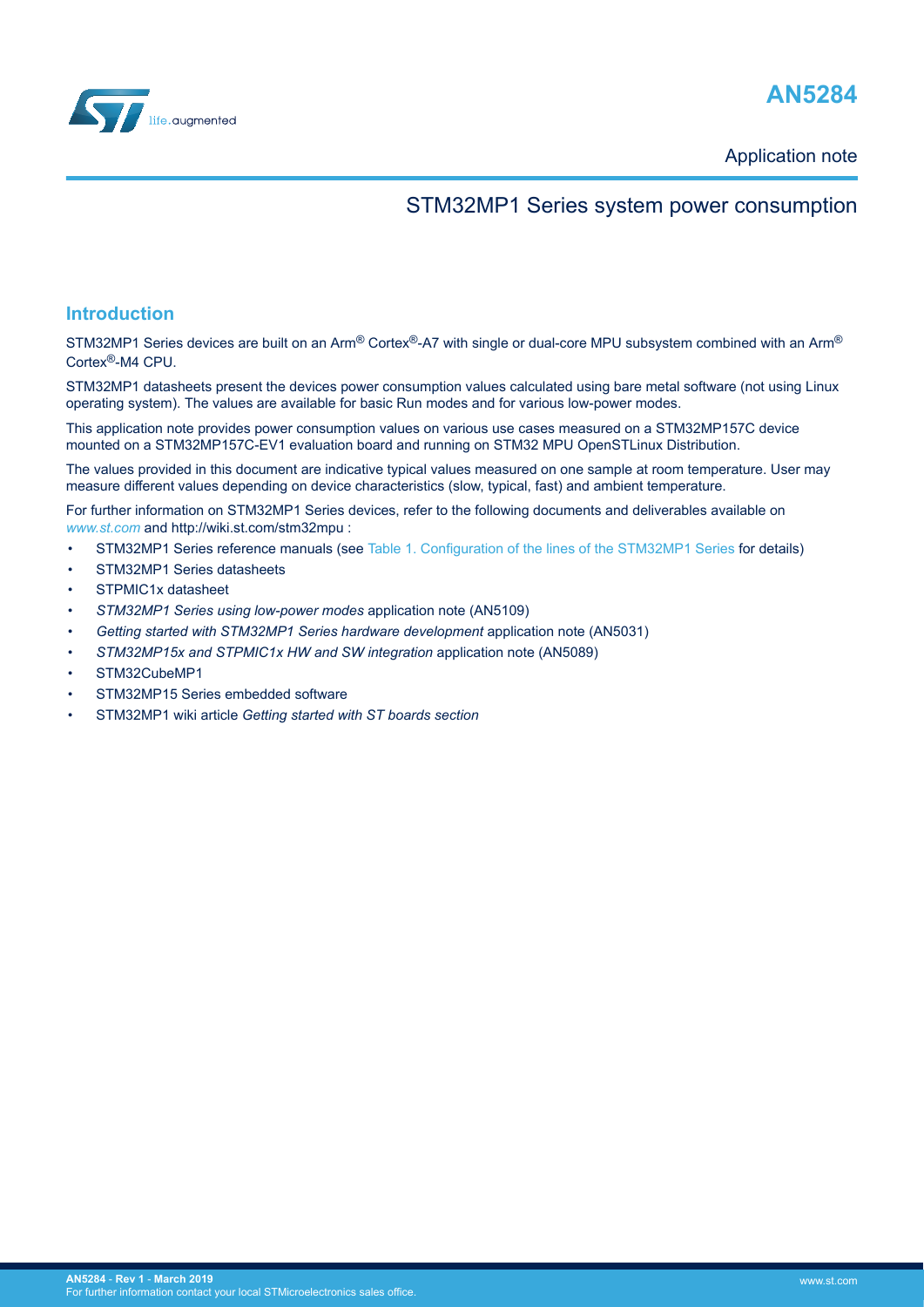# <span id="page-1-0"></span>**1 Overview**

This document is applicable to all the devices of the STM32MP1 Series. The table below describes the main characteristics of all the product lines of the STM32MP1 Series.

Depending on the device part number, the system includes an Arm® Cortex®-M4 and either a single-core or a dual-core Arm® Cortex®-A7. In this document, the Arm® Cortex®-A7 is called MPU and the Arm® Cortex®-M4 is called MCU.

The full featured system (see the table below) is partitioned in:

- One MPU subsystem: dual Arm® Cortex®-A7 with L2 cache
- One MCU subsystem: Arm® Cortex®-M4 with associated peripherals clocked according to CPU activity

The present document assumes a full featured device (for example STM32MP157).

| <b>Lines</b>      | <b>Reference</b><br>manual | Cortex-A7<br>configuration | Cortex-M4 | <b>GPU</b> | <b>DSI</b> | <b>FDCAN</b> |
|-------------------|----------------------------|----------------------------|-----------|------------|------------|--------------|
| <b>STM32MP151</b> | RM0441                     | Single-core                | Yes       | <b>No</b>  | No         | <b>No</b>    |
| STM32MP153        | RM0442                     | Dual-core                  | Yes       | <b>No</b>  | No         | Yes          |
| STM32MP157        | RM0436                     | Dual-core                  | Yes       | Yes        | Yes        | Yes          |

### **Table 1. Configuration of the lines of the STM32MP1 Series**

This document applies to Arm®-based devices.

arm

*Note: Arm is a registered trademark of Arm Limited (or its subsidiaries) in the US and/or elsewhere.*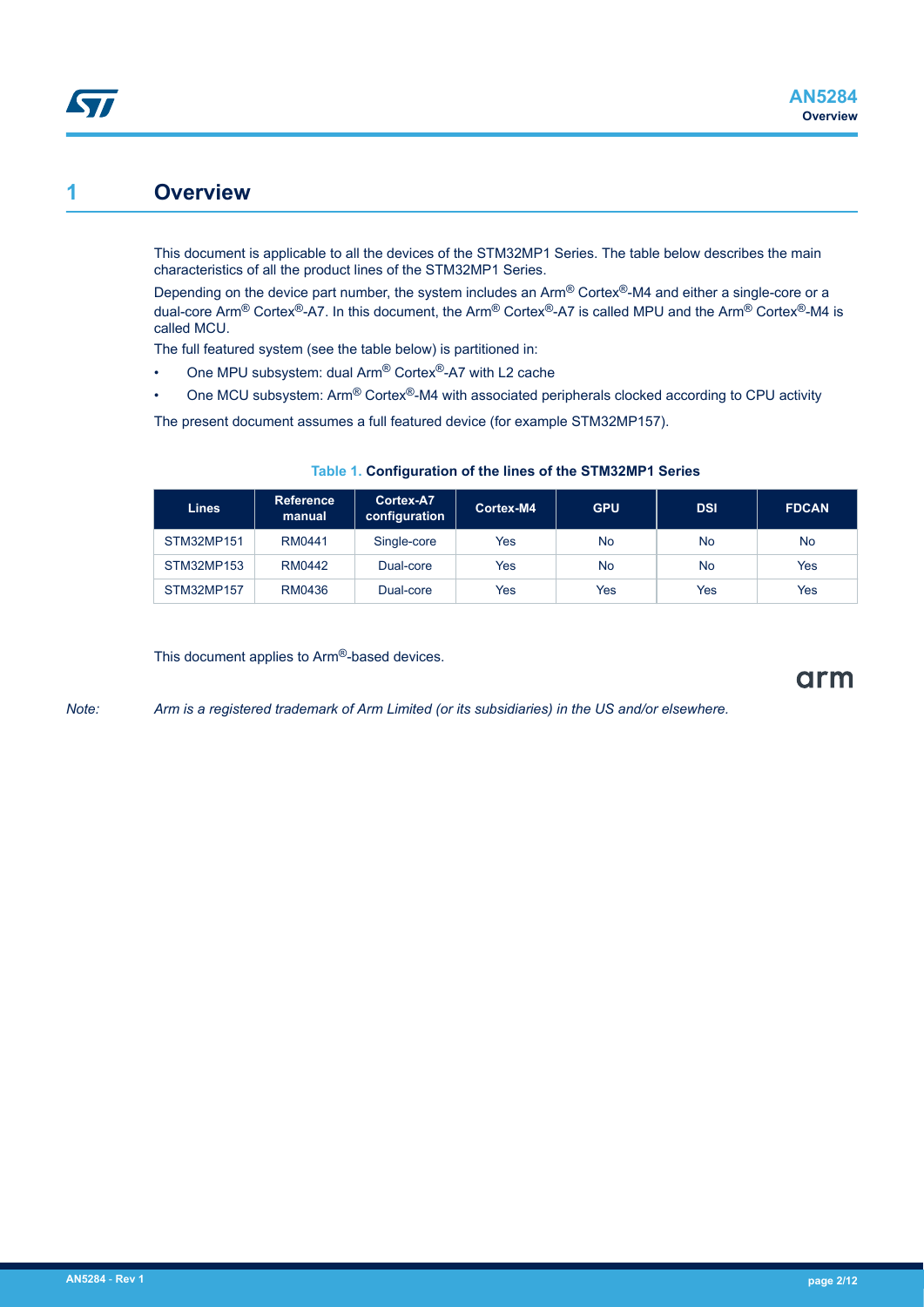

# <span id="page-2-0"></span>**2 STM32MP157x-EV1 evaluation board**

The STM32MP157C-EV1 evaluation board is composed of four key components:

- Motherboard (MB1262)
- Daughterboard (MB1263)
	- STM32MP157C 18 × 18, PMIC (power management integrated circuit), DDR3
- Daughterboard camera (MB1379)
- Daughterboard DSI display serial interface (MB1230)
	- MIPI(R) standard, 720p display

Detailed description of the board can be found in the STM32MP1 wiki web page *[http://wiki.st.com/stm32mpu/](http://wiki.st.com/stm32mpu)* on the article "STM32MP157C-EV1 - hardware description".

## **2.1 Measurement points**

On the STM32MP157C-EV1 evaluation board we cannot directly measure the consumption of the various voltage domains (VDD, VDDCORE, VDD DDR).

The measurements provided in this document have been done after modification of the daughter board (MB1263). Some 0Ω shunt resistors (R80, R81, R82) present on the back side of the board have been replaced by 0.1Ω resistors on VDDCORE, VDD, VVDQ\_DDR.

Wires have been soldered to the resistors shown in the figure below in order to measure the voltage across them and deduce current.



#### **Figure 1. Resistors to be replaced for current measurement**

 $RTR$ 

露

Unless otherwise specified, measurements are done using both mother and daughter boards (MB1262 and MB1263).

## **2.2 STM32MP1 OpenSTLinux Distribution**

Unless otherwise specified all measurements have been done using STM32MP1 OpenSTLinux Distribution starter package

openstlinux-4.19-weston-mp1-19-02-20 'ev1' version.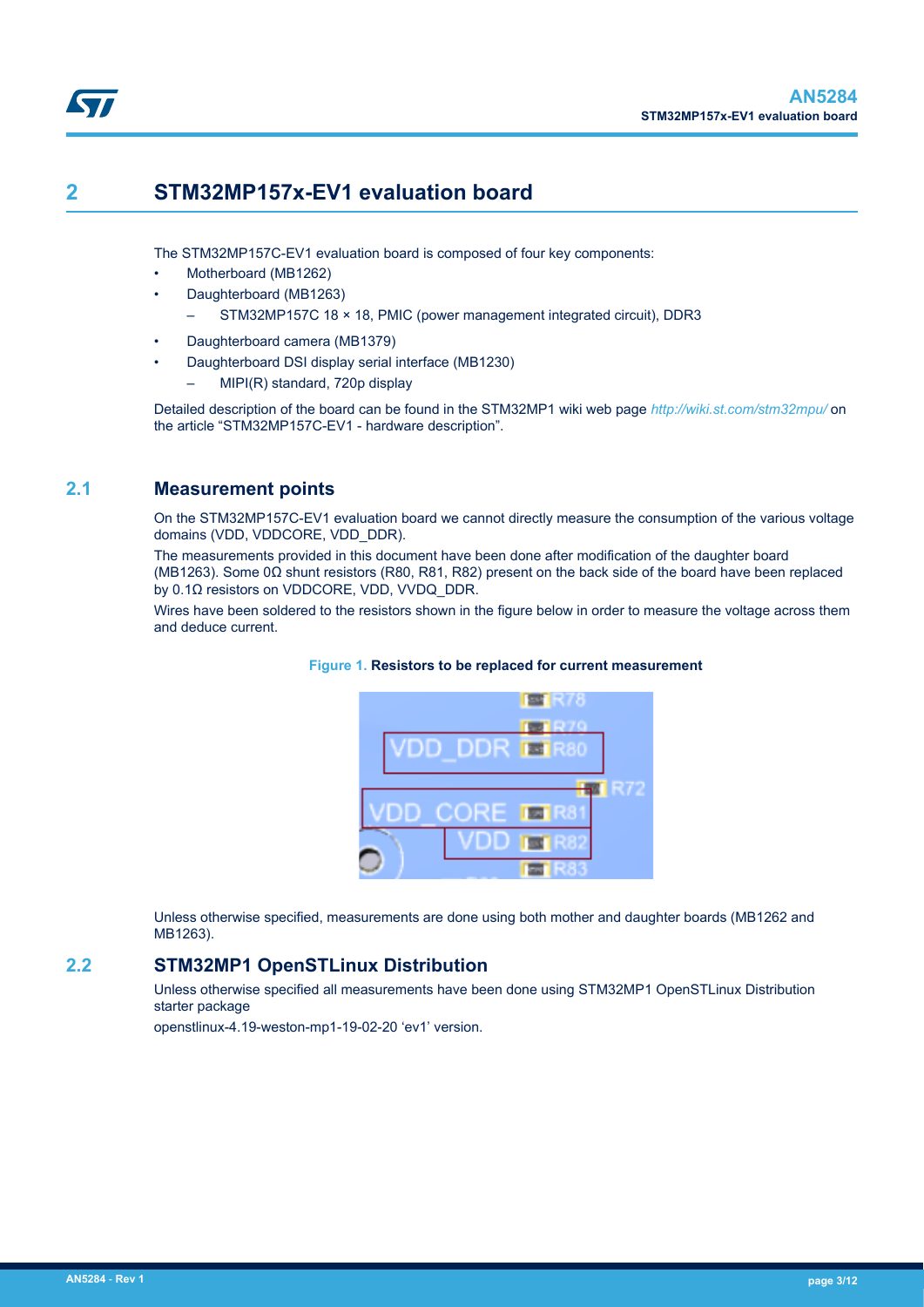<span id="page-3-0"></span>

# **3 Power consumption on STM32MP1 Series**

This section provides some use cases of power consumption measurements using STM32MP157C devices mounted on a STM32MP157C-EV1 evaluation board.

## **3.1 CoreMark® on Linux MPU**

#### **First step: prepare CoreMark® executable**

The following commands must be run on the Linux station:

1. Download CoreMark<sup>®</sup> from EEMBC (embedded microprocessor benchmark consortium)

```
>>mkdir ~/Coremark
>>cd ~/Coremark
>>git clone https://github.com/eembc/coremark.git
```
2. Create specific STM32MP1 folder

>>mkdir STM32MP1\_linux >>cp\_linux/\* STM32MP1\_linux

3. Update STM32MP1\_linux/core\_portme.mak **Comment the lines below:** *# CC = gcc #LFLAGS\_END += -lrt* **Update the lines with IP@ for Ethernet connection:** *LOAD = scp \$(OUTFILE) root@<IP@>:/home/root/ RUN = ssh root@<IP@> -c /home/root/* **Comment the lines below:**

*#LOAD = echo Loading done*

*#RUN =*

- *Note: <IP@> can be found running ifconfig command.*
	- 4. Update STM32MP1\_linux/Makefile **Remove space between LOAD and OUTFILE in Makefile** *\$(LOAD)\$(OUTFILE)*
	- 5. Compile CoreMark® for one core

```
>>cd ~/Coremark
>>make PORT_DIR=STM32MP1_linux
>>cp coremark.exe coremark_1core.exe
```
- 6. Update STM32MP1\_linux/core\_portme.mak for two cores **Change below line** *XCFLAGS=-DMULTITHREAD=2 -DUSE\_FORK*
- 7. Compile CoreMark® for two cores

```
>>cd ~/Coremark
>>make PORT_DIR=STM32MP1_linux
>>cp coremark.exe coremark_2core.exe
```
8. Make \*.exe executable

>>chmod +x coremark\_1core.exe coremark\_2core.exe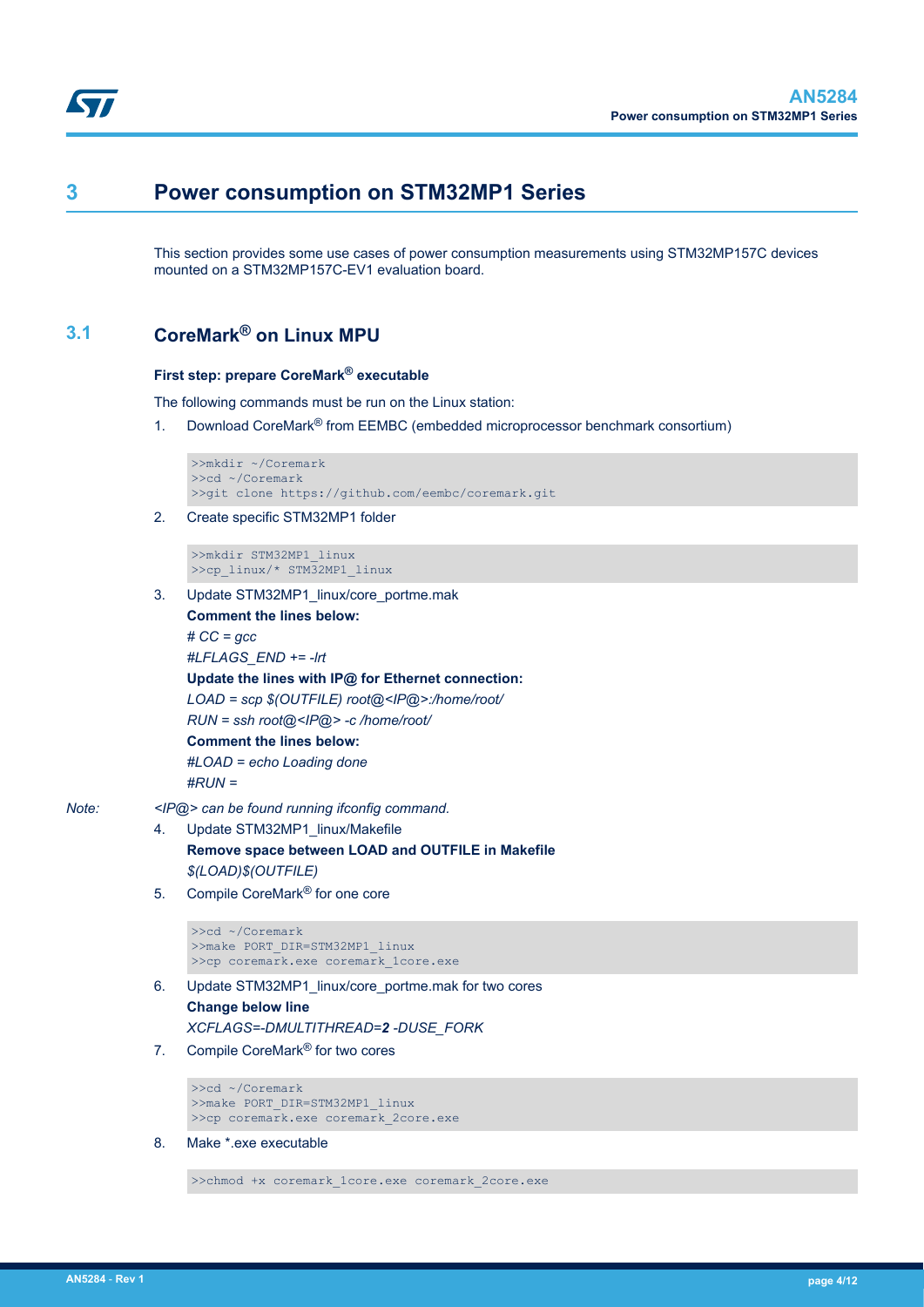<span id="page-4-0"></span>

9. Copy CoreMark<sup>®</sup> executable onto the MB1263 SDCard: Mount the SDCard onto the Linux PC or virtual machine (using SDCard slot or USB SDCard reader key)

```
>>sudo cp coremark *.exe [path to /userfs on SDCard]
>>sync
```
*Note: Administrator rights are needed on the machine in order to run 'sudo'.*

#### **Second step: power measurements**

To run CoreMark® on the board run the commands below:

```
>>cd /usr/local
\geq./coremark 1core.exe 0x0 0x0 0x66 0 7 1 2000 > run1.log
or
>>./coremark_2core.exe 0x0 0x0 0x66 0 7 1 2000 > run2.log
```
The table below shows the consumption measurements done on CoreMark® with 1 and 2 MPU cores.

#### **Table 2. CoreMark power consumption on STM32MP157C + MB1263**

| ж.                                             | <b>Power VDDCORE</b><br><b>VDDCORE = 1.2 V</b><br>(mW) | <b>Result</b><br><b>Iteration per second</b> |
|------------------------------------------------|--------------------------------------------------------|----------------------------------------------|
| CoreMark <sup>®</sup> on 1 MPU core (650 MHz)  | 420                                                    | 1887                                         |
| CoreMark <sup>®</sup> on 2 MPU cores (650 MHz) | 512                                                    | 3774                                         |

### **3.2 Graphical use cases**

The graphical use cases are built on two main components:

- glmark2-es2-wayland purpose: run graphical interface on DSI screen AVC\_High@L4.0 1440x1080\_25fps\_ MP1L2\_10mn30s\_TC\_AVD\_58
- memtester purpose: generate a heavy load on the DDR traffic

The clock configurations used are:

- MPU clock: 650 MHz
- GPU clock: 533 MHz
- DDR clock: 528 MHz
- MCU clock: off

#### **Run use cases**

1. glmark2-es2-wayland

>>glmark2-es2-wayland --off-screen --size 1280x720 -b texture:duration=60.0:texture-filt er=nearest --run-forever &

Measure the consumption.

2. glmark2-es2-wayland + 2 memtester

```
>>memtester 5 12 > /dev/null &
>>memtester 5 12 > /dev/null &
```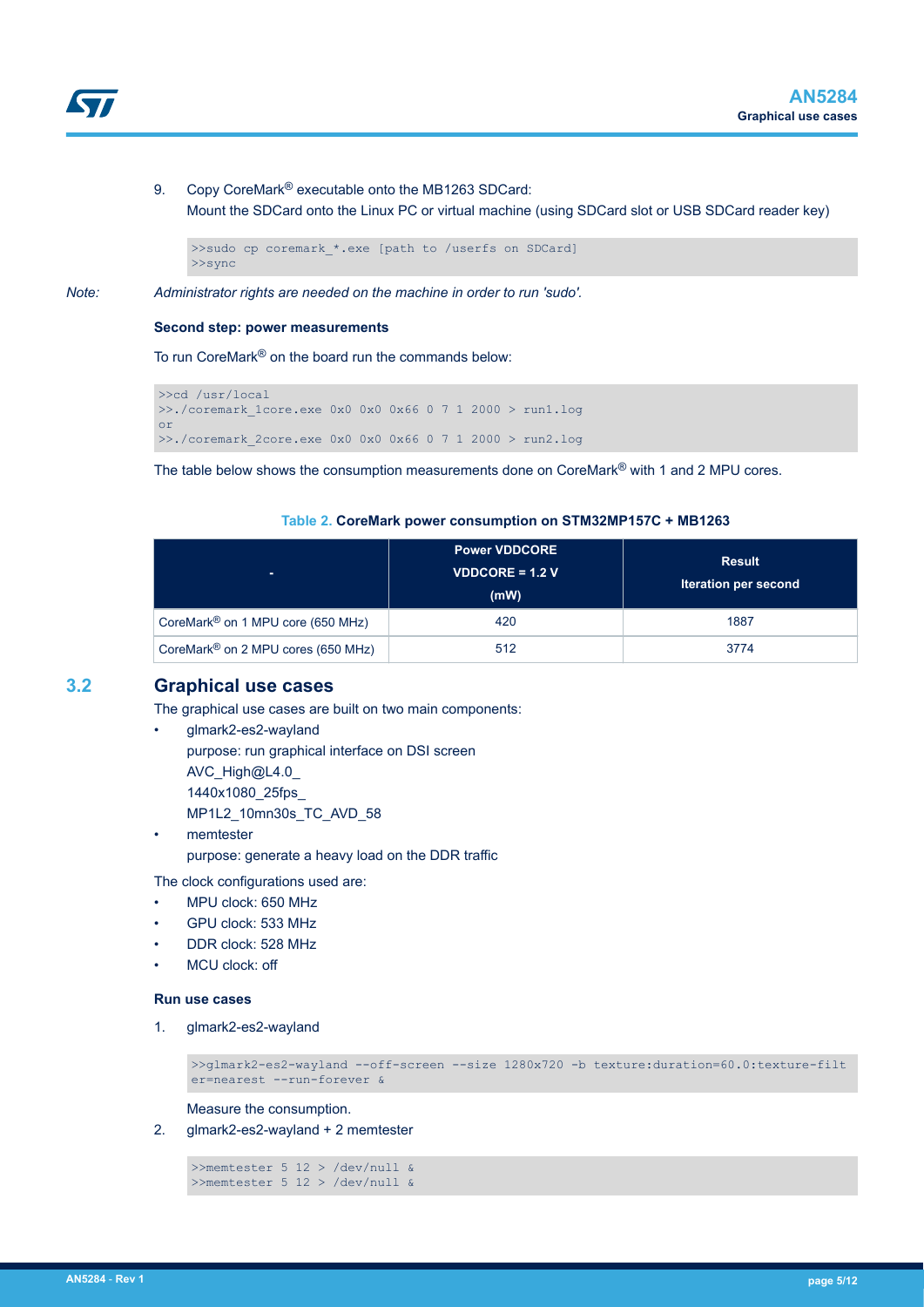<span id="page-5-0"></span>

Measure the consumption.

#### **Table 3. Graphical use cases: power consumption on STM32MP157C + MB1262/MB1263/MB1379/MB1230**

| ж.                                      | <b>Power VDD</b><br>$VDD = 3.3 V$ | <b>Power VDDCORE</b><br><b>VDDCORE = 1.2 V</b> | <b>Power VDD DDR</b><br>VDD DDR=1.34 V |
|-----------------------------------------|-----------------------------------|------------------------------------------------|----------------------------------------|
| glmark2-es2-wayland                     | 100                               | 500                                            | 440                                    |
| $g$ lmark2-es2-wayland + 2<br>memtester | 100                               | 500                                            | 576                                    |

### **3.3 MCU data acquisition with/without MPU**

This use case provides some highlight on possible power consumption gain when setting the MPU in CStop mode while keeping the MCU in Run mode to perform some data conversion on ADC.

The software used to run this use case is included in the OpenSTLinux starter kit and can be accessed by choosing: ''*3: stm32mp157c-ev1-m4-examples-sdcard*" during boot process. This is a non Weston validation software.

Then at Linux prompt run:

```
>>cd /usr/local/Cube-M4-examples/STM32MP157C-EV1/Applications/OpenAMP/OpenAMP_TTY_echo_wakeup
>>./fw_cortex_m4.sh_start **start OpenAMP_TTY_echo_wakeup on MCU**
>>stty -onlcr -echo -F /dev/ttyRPMSG0
>>cat /dev/ttyRPMSG0 & **create virtual Uart connection between MPU and MCU /dev/ttyRPMSG0**
```
Then below commands can be used:

```
>>echo "*stop" > /dev/ttyRPMSG0 **set MCU in CStop**
>>echo "*standby" > /dev/ttyRPMSG0 **set MCU in CStop with PDDS = 1**
>>echo "start" > /dev/ttyRPMSG0 **set MCU in CRun**
```
The configuration used is:

- $MCU$  Clock  $\sim$  209 MHz
- ADC clock source = CK\_PER (HSI) = 64 MHz
- Prescaler DIV2
- Regular conversion
- Resolution 16 bytes
- Sampling rate from Trigger TIM2\_TRGO ~ 1 KHz

#### **Run use cases**

1. MPU + MCU running ADC acquisition Measure the consumption.

(After command ./fw\_cortex\_m4.sh was started, OpenAMP\_TTY\_echo\_wakeup was started on MCU).

2. MPU CStop + MCU running ADC acquisition

>>echo mem > /sys/power/state \*\*set MPU in CStop\*\*

Measure the consumption.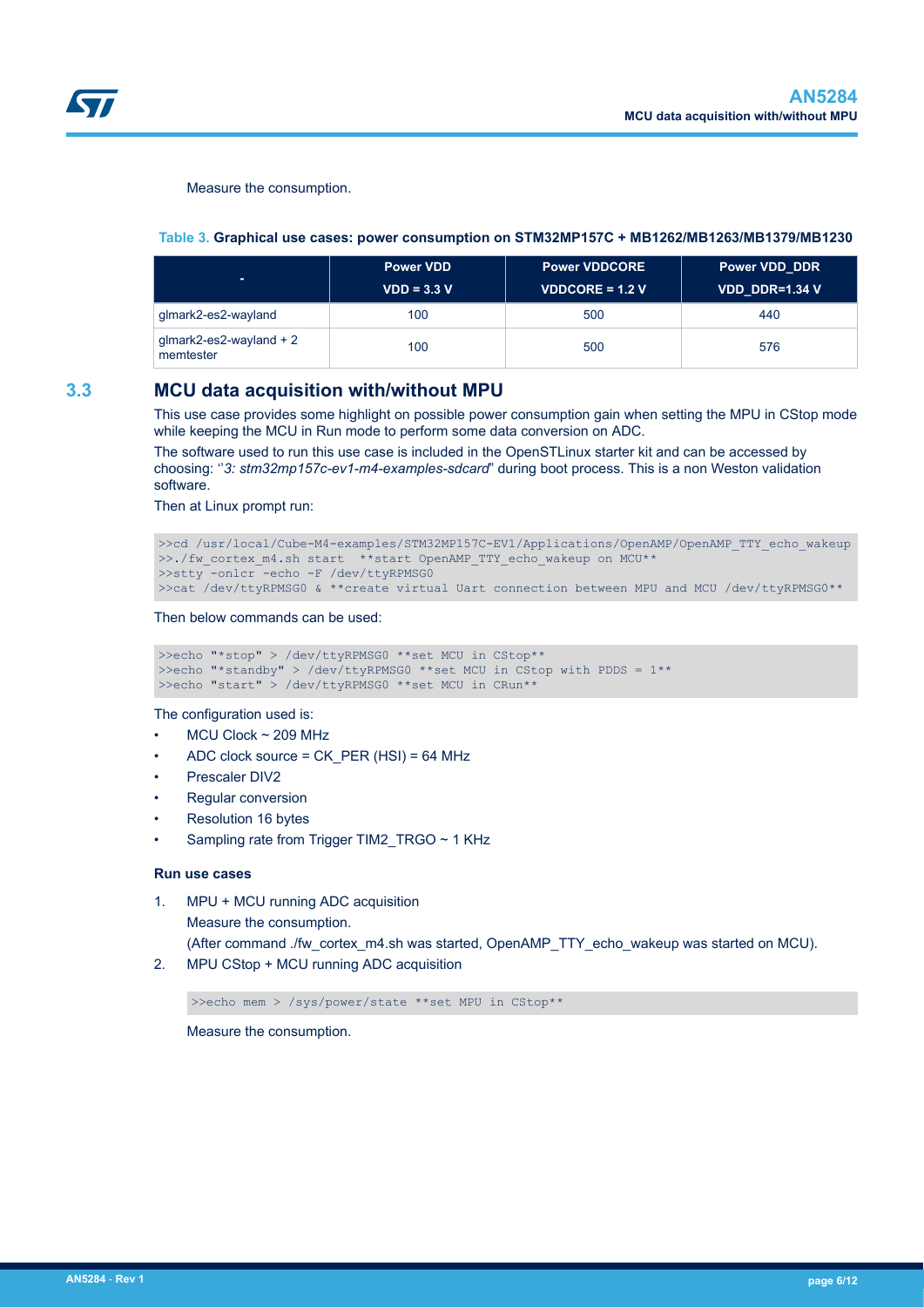<span id="page-6-0"></span>

|                                            | Power VDD             | <b>Power VDDCORE</b>           | <b>Power VDD DDR</b>   |  |
|--------------------------------------------|-----------------------|--------------------------------|------------------------|--|
|                                            | $VDD = 3.3 V$<br>(mW) | <b>VDDCORE = 1.2 V</b><br>(mW) | VDD DDR=1.34 V<br>(mW) |  |
| MPU + MCU running ADC<br>acquisition       | 100                   | 391                            | 225                    |  |
| MPU CStop + MCU running<br>ADC acquisition | 24                    | 114                            | 203                    |  |

### **Table 4. Data conversion: power consumption on STM32MP157C + MB1263**

## **3.4 Various low-power modes with OpenST Linux**

STM32MP1 Series devices can be used in various power modes, their respective expected consumption is provided in the table at the end of this section.

The measurements are provided on mother and daughter board (MB1262 + MB1263) using a "ev1" Weston distribution, which means that some current on VDD supply is dissipated in low-power modes due to components on the mother board (screen, Ethernet, or other) and IO's connected from the STM32 MPU daughter board to the mother board.

Measurements done on daughter board only (MB1263) are also provided for VDD (but not possible to measure with provided distribution without recompilation to remove Weston graphical manager), also a patch has been applied deactivating eMMC to remove eMMC current on VDD due to the fact that the daughter board design is not optimized for power consumption.

### **Run use cases**

1. CRun

A 'For' loop that takes about 100% of one A7 core is launched using below commands.

>>while true; do echo "" > /dev/null;done

2. Stop

This mode is not enabled on the provided distribution. LP-Stop is used instead.

3. LP-Stop

The activation of a wake-up source that prevents entering into the deeper low-power mode is needed. UART wake-up source can be used.

```
>>echo enabled > /sys/devices/platform/soc/40010000.serial/tty/ttySTM0/power/wakeup
>>echo enabled > /sys/devices/platform/soc/40010000.serial/power/wakeup
>>echo mem > /sys/power/state
```
### 4. LPLV-Stop

This measurement is not available at this time using the provided distribution. It requires to have GPIO wakeup activation implemented in the device tree. Measurement provided.

#### 5. Standby DDR in Self Refresh

Reset the board (to cleanup any unwanted wake-up source settings)

>>echo mem > /sys/power/state \*\*A7 in CStop and System in Standby, DDR in SR\*\*

#### 6. Standby DDR OFF

Reset the board or press wakeup button

>>shutdown –h 0 \*\*A7 in CStop with PDDS=1 and System in Standby, DDR Off\*\*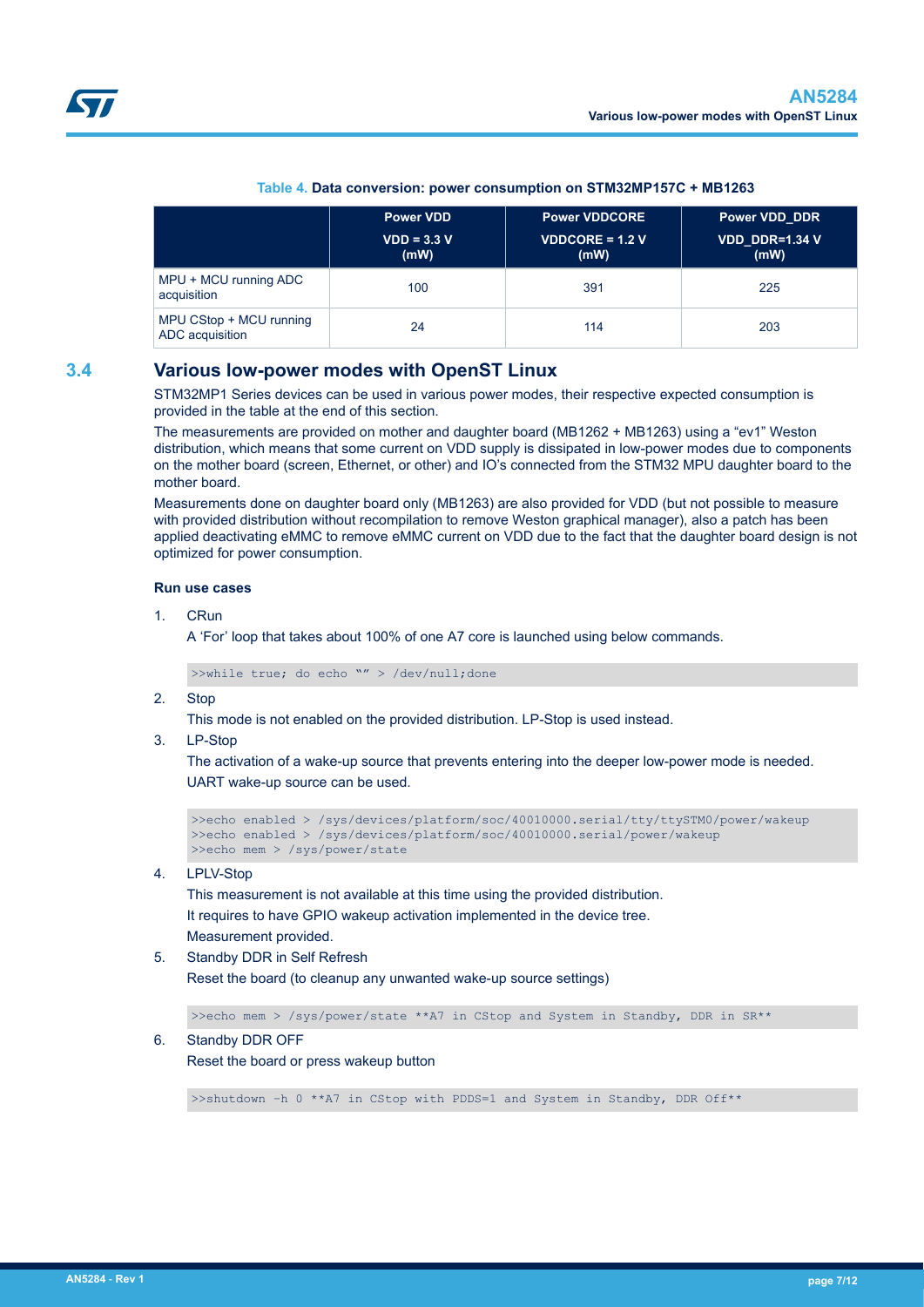<span id="page-7-0"></span>

| <b>System power modes</b>                      | <b>Power VDDCORE</b><br>$VDDCORE = 1.2V$<br>(mW) | <b>Power VDD</b><br>$VDD = 3.3V$<br>(mW) | <b>Power VDD DDR</b><br>VDD DDR=1.34V<br>(mW) |  |
|------------------------------------------------|--------------------------------------------------|------------------------------------------|-----------------------------------------------|--|
| <b>CRun</b> (~100% of 1 A7 core)               | 460                                              | 110                                      | 220                                           |  |
| <b>CSleep</b>                                  | 400                                              | 90                                       | 220                                           |  |
| Linux prompt after boot $({\sim}CSleep)^{(1)}$ |                                                  | $21^{(2)}$                               |                                               |  |
| Stop <sup>(3)</sup>                            | 32                                               | 32                                       | 200                                           |  |
| DDR Self Refresh termination resistors ON      |                                                  | 7 <sup>(2)</sup>                         |                                               |  |
| <b>LP-Stop</b>                                 | 32                                               | 32                                       | 75                                            |  |
| DDR Self Refresh termination resistors OFF     |                                                  | $7^{(2)}$                                |                                               |  |
| <b>LPLV-Stop</b>                               | $(VDDCORE = 0.9 V)$                              | 32                                       | 75                                            |  |
| DDR Self Refresh termination resistors OFF     | 12                                               | $7^{(2)}$                                |                                               |  |
| <b>Standby</b>                                 | $(VDDCORE = 0 V)$                                | 22                                       | 75                                            |  |
| DDR Self Refresh termination resistors OFF     | $\mathbf{0}$                                     | 0.5 <sup>(2)</sup>                       |                                               |  |
| <b>Standby</b>                                 | $(VDDCORE = 0 V)$                                | 11.5                                     | (VDD DDR = $0 V$ )                            |  |
| <b>DDR OFF</b>                                 | 0                                                | 0.5 <sup>(2)</sup>                       | 0                                             |  |

### **Table 5. Power consumption in various power mode with STM32MP157C + MB1263**

- *1. Under Linux, due to kernel scheduler unpredictability, system CSleep requests occur in an asynchronous way versus IP activity (for example internal FIFO in UART or DMA transfer). As a result, only few IPs can be configured to have their clock switched off in CSleep (using bit…LPEN bit RCC). At Linux prompt the system is 90% of the time in CSleep (MPU clock off) and rest of the time distributes IRQ and threads to A7 cores.*
- *2. Measurement on MB1263 only "ed1-non Weston" distribution with eMMC de-activation patch.*
- *3. Stop mode is not available in the OpenStLinux distribution, a dedicated software was used to do the measurement.*

For more details on power modes of the STM32MP1 Series, refer to application note *"Using low-power modes with STM32MP1 Series"* (AN5109).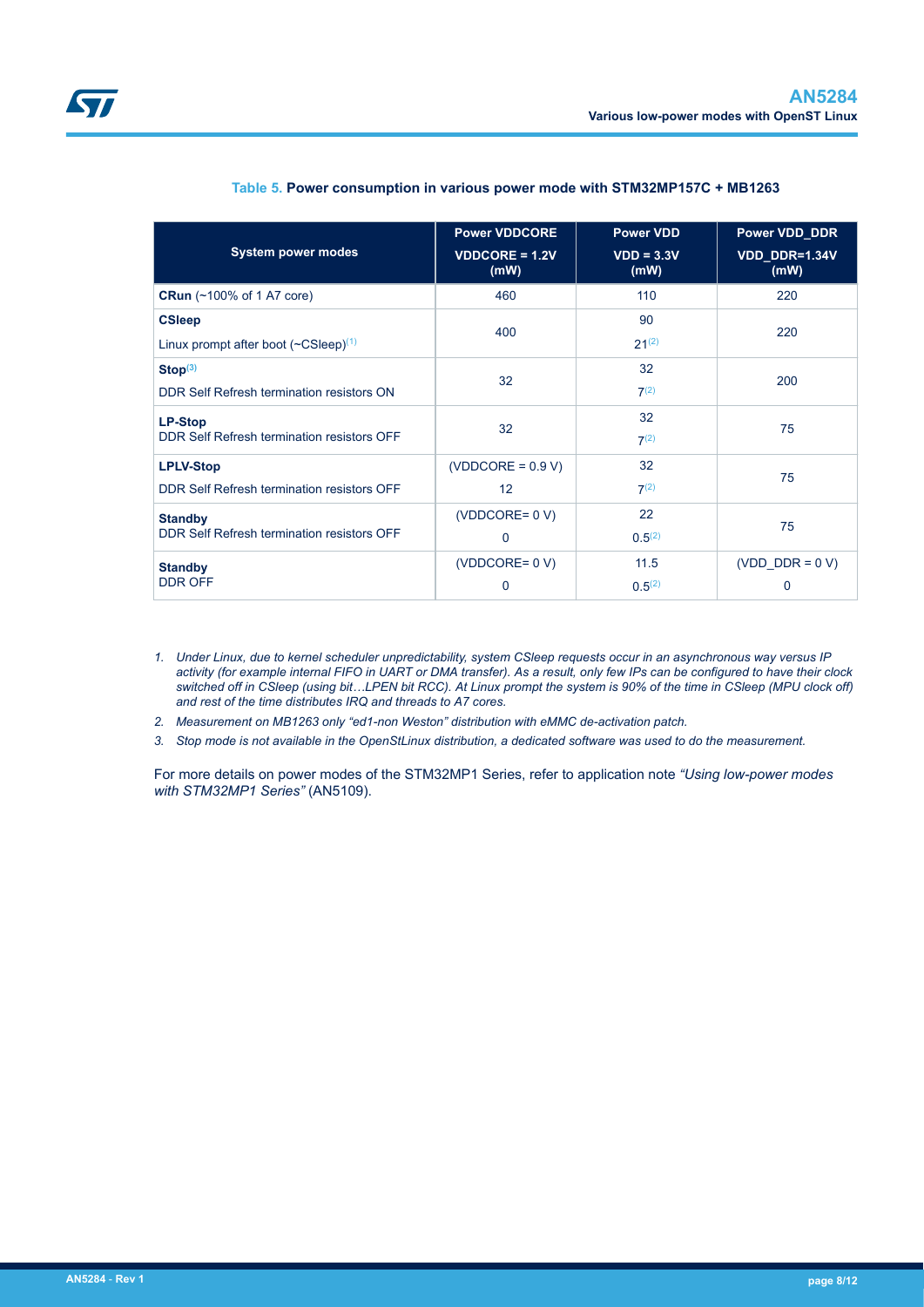# <span id="page-8-0"></span>**Revision history**

### **Table 6. Document revision history**

| <b>Date</b> | <b>Version</b> | <b>Changes</b>   |
|-------------|----------------|------------------|
| 12-Mar-2019 |                | Initial release. |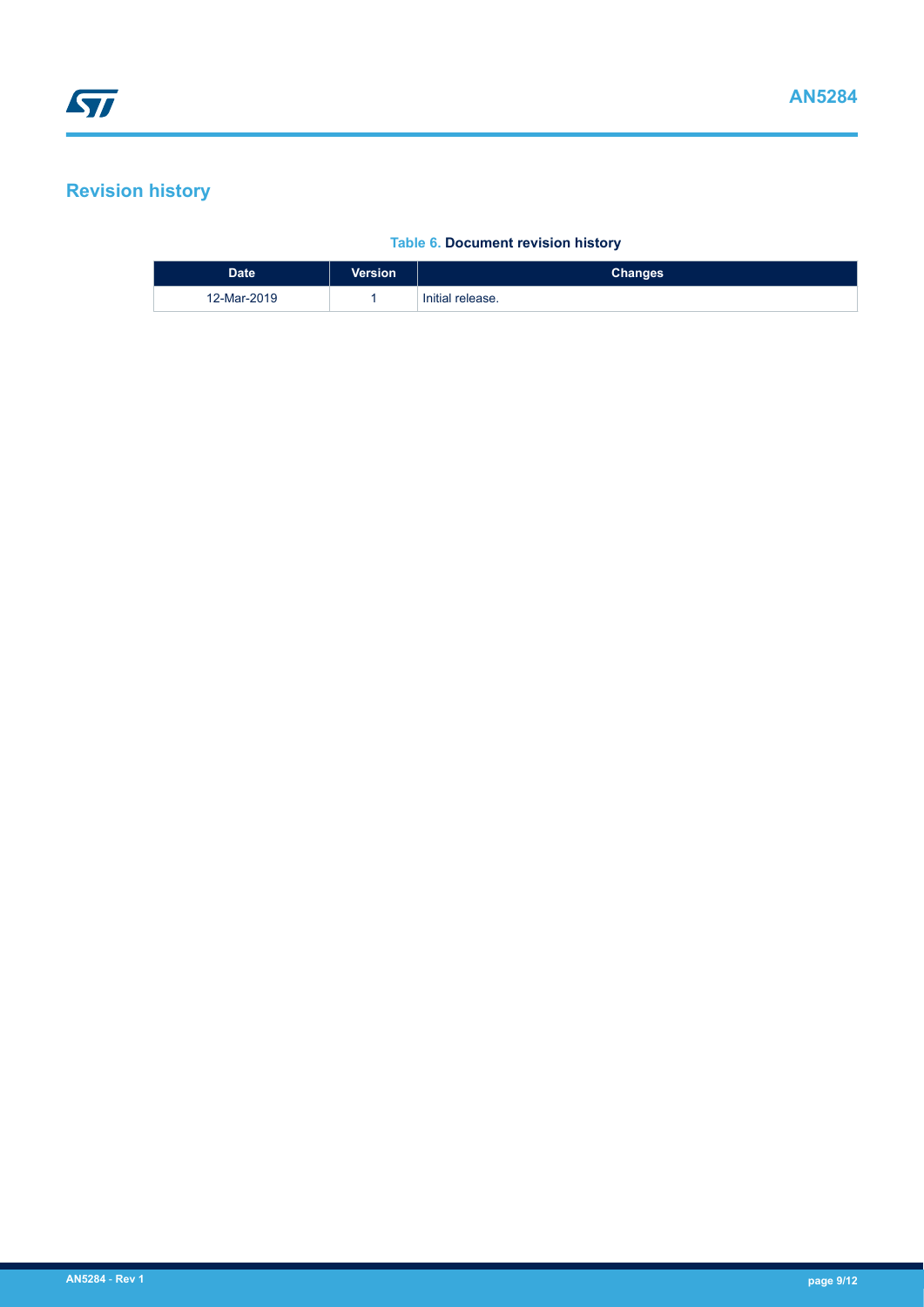# **Contents**

| $\mathbf 1$    |     |  |  |  |
|----------------|-----|--|--|--|
| 2 <sup>1</sup> |     |  |  |  |
|                | 2.1 |  |  |  |
|                | 2.2 |  |  |  |
| 3 <sup>1</sup> |     |  |  |  |
|                | 3.1 |  |  |  |
|                | 3.2 |  |  |  |
|                | 3.3 |  |  |  |
|                | 3.4 |  |  |  |
|                |     |  |  |  |
|                |     |  |  |  |
|                |     |  |  |  |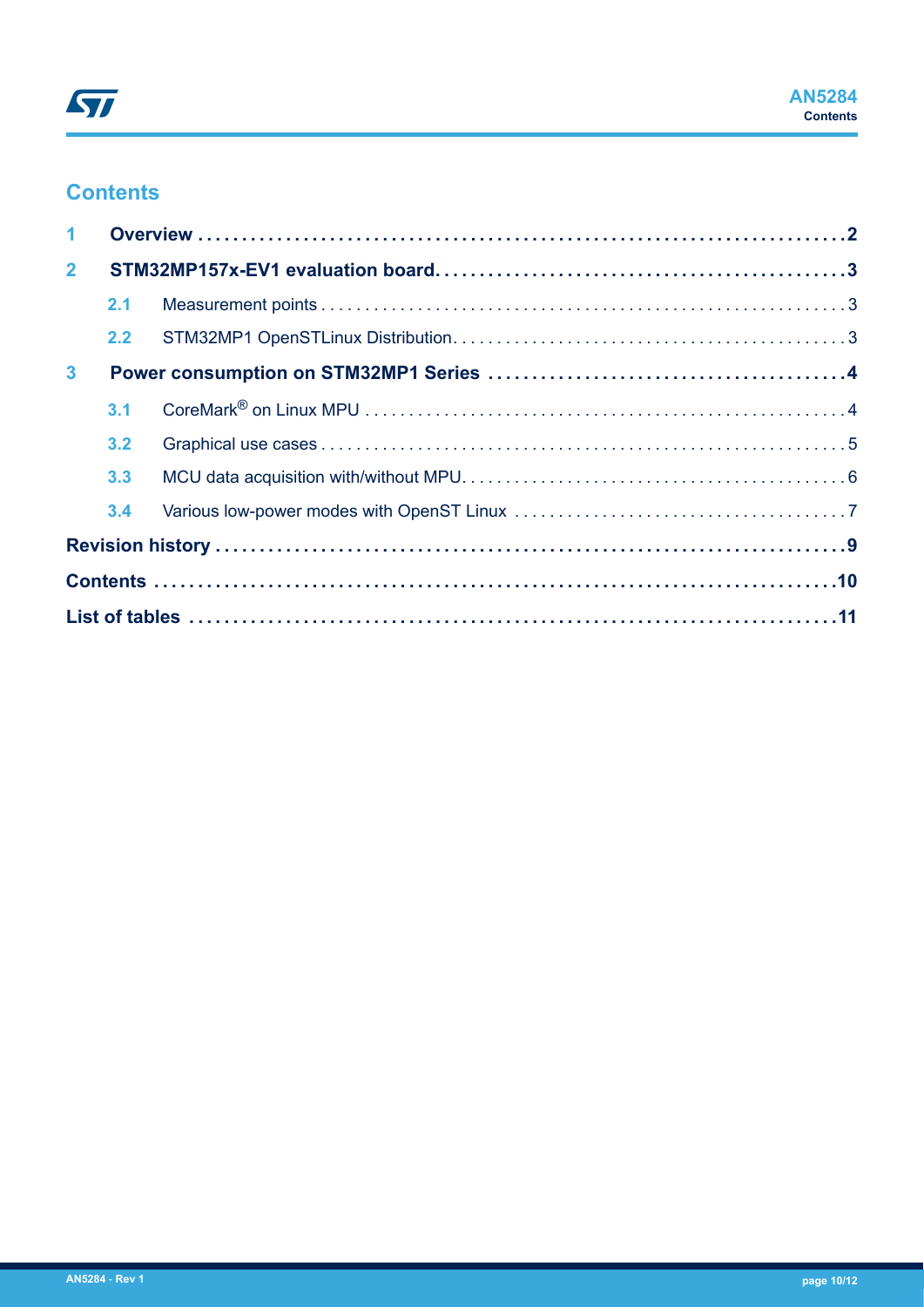# <span id="page-10-0"></span>**List of tables**

| Table 3. Graphical use cases: power consumption on STM32MP157C + MB1262/MB1263/MB1379/MB1230 6 |  |
|------------------------------------------------------------------------------------------------|--|
|                                                                                                |  |
|                                                                                                |  |
|                                                                                                |  |